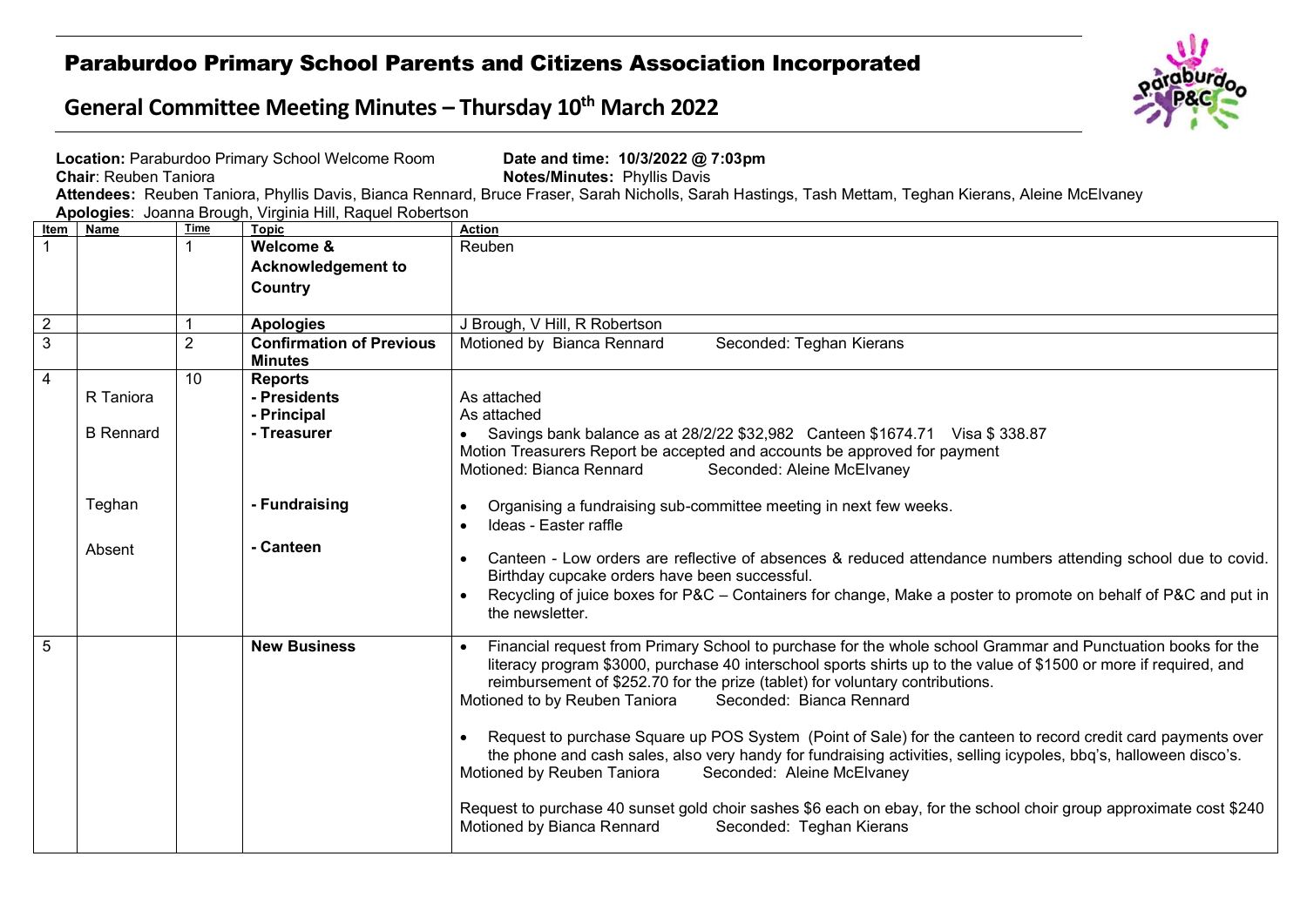## Paraburdoo Primary School Parents and Citizens Association Incorporated



## **General Committee Meeting Minutes – Thursday 10th March 2022**

|  | <b>Other Business</b><br>50 <sup>th</sup> Year working<br>party celebrations | Birthday Celebrations scaled back due to covid restrictions, working party for those interested in being involved.                               |
|--|------------------------------------------------------------------------------|--------------------------------------------------------------------------------------------------------------------------------------------------|
|  | <b>Committee Vacancies</b>                                                   | President, Secretary & Treasurer roles vacant as at Friday 8th April. New Executive Committee will be voted in at<br>the next committee meeting. |
|  | <b>End Meeting</b>                                                           | $7:35$ pm                                                                                                                                        |
|  | Next meeting                                                                 | Thursday, 28 <sup>th</sup> April @ 7pm                                                                                                           |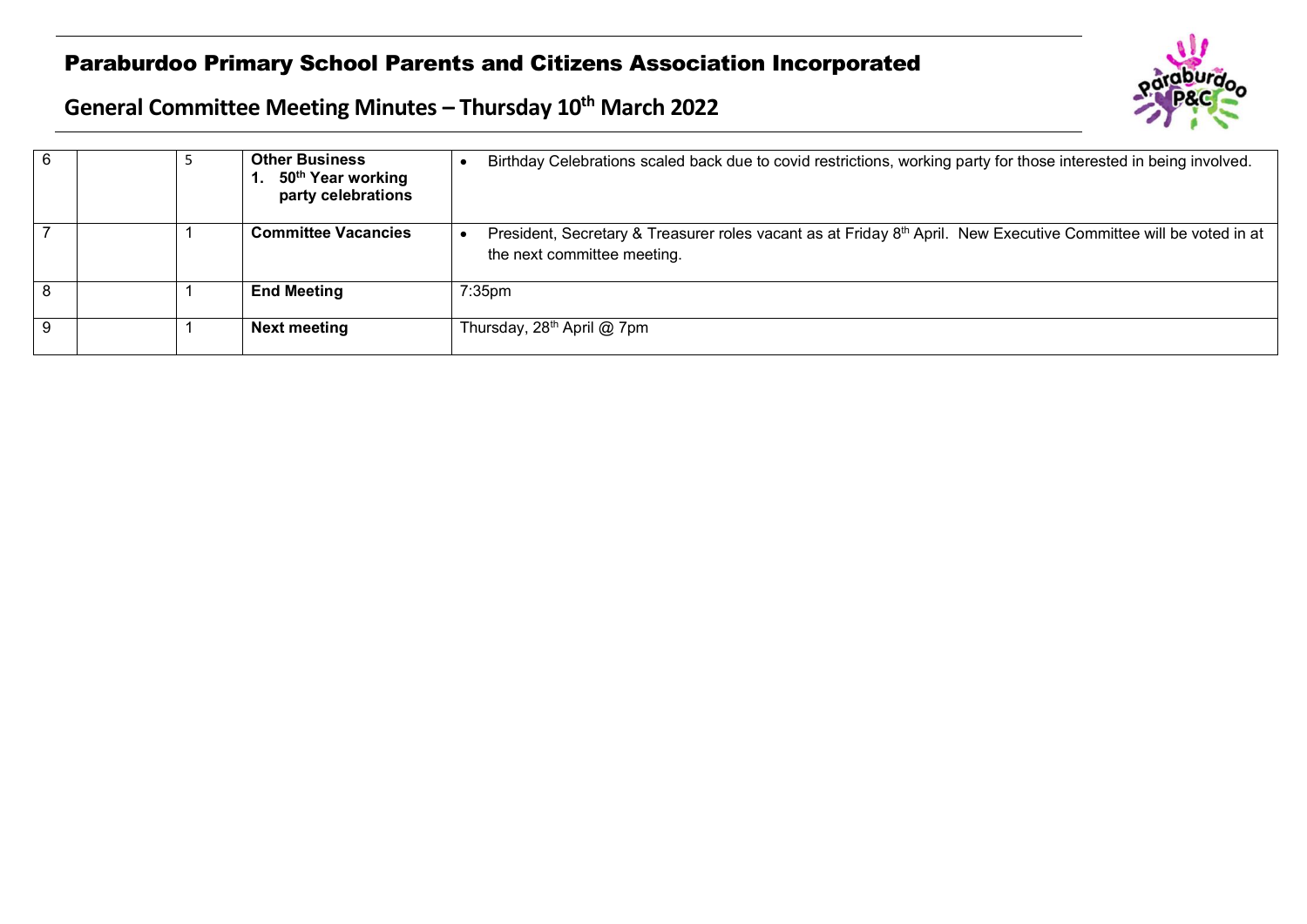

## Paraburdoo P&C President's Report – Reuben Taniora *10/3/2022*

| <b>Actions</b>    | <b>Details</b>    | <b>Outcomes</b>                                                                                                                                                                                                                                                                                                                                                                                                                                                                                                                                |
|-------------------|-------------------|------------------------------------------------------------------------------------------------------------------------------------------------------------------------------------------------------------------------------------------------------------------------------------------------------------------------------------------------------------------------------------------------------------------------------------------------------------------------------------------------------------------------------------------------|
| 1. P&C<br>running | Current<br>update | • Covid restrictions still in place, thanks to<br>everyone for their co-operation.<br>All governance is up to date.<br>$\bullet$<br>Phyllis has filed the new constitution with<br>WACSSO & Associations online.<br>Resignations - Myself, Phyllis & Bianca have<br>submitted our letters of resignation effective<br>Friday 8 <sup>th</sup> April 2022.<br>• New Canteen Freezer delivered yesterday,<br>purchased with Rio Tinto living Grant, due to the<br>breakdown of the old one. Old freezer has been<br>removed and taken to the tip. |
| 2.<br>Canteen     | Update            | Thank you to Raquel, Casey-Lee & all the<br>$\bullet$<br>volunteers this term - signup working really well.<br>Lunch orders are still low haven't been great this<br>term, $1^{st}$ week 80 orders, $2^{nd}$ week 62 & 80, this<br>week orders, 67/80<br>Cupcake ordering has been going well – Raquel<br>$\bullet$<br>has more orders next week.<br>Raquel has requested a POS cashless system for<br>the canteen - Parents don't always have cash<br>and can ring orders in over the phone.                                                  |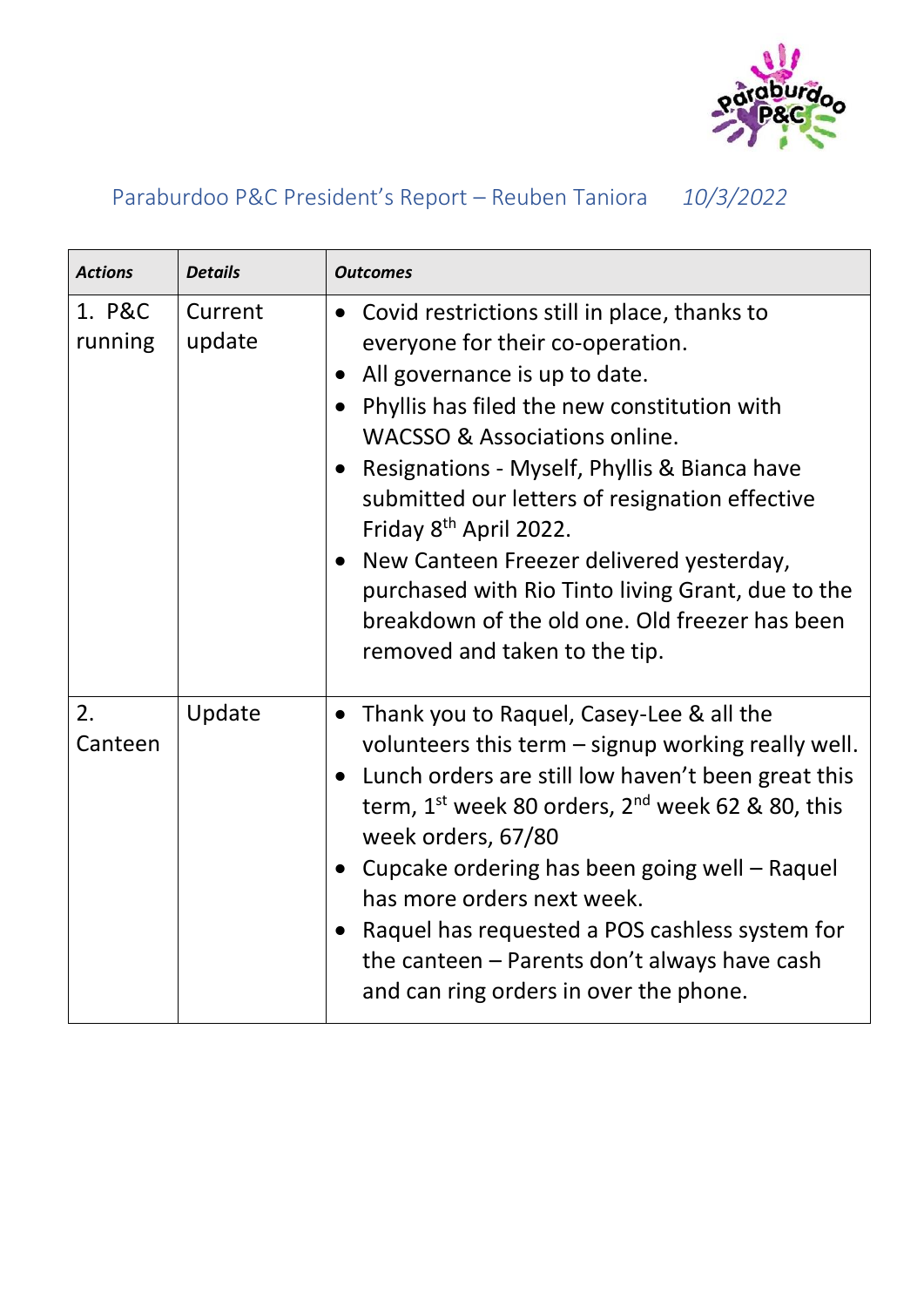## P&C Principal's Report 10 March, 2022

#### **Staffing**

- Despite a temporary/Flying Squad teacher with us for the remainder of T1, we are still operating 1.5 teachers down. This does add to the stresses of our teachers.
- Mr Hickey is off for a significant period of time and Mrs Kerr will substitute.
- The entire state is under a teacher shortage.
- Many of our teachers are also under housing pressure; either not yet in their own accommodation or living with notable maintenance issues.
- We have now employed (on short term contract) a School Based Attendance Officer, Library Officer, AIEO, and both Special Needs and Mainstream EAs. These jobs have or are all being advertised so that we can follow a selection process to appoint people to those positions longer term.

#### Resourcing

- We are purchasing resources for 2022 at a fast pace.
- We once again request P&C support for various whole school items (On the agenda)
- The front entrance beautifying quote process is underway, and we continue to investigate painting.
- Due to the cancelled plans of the 2022 School Musical, we are looking at an Artist in Residence to assist with murals about the school.

#### Covid

• The situation and guidelines change weekly at present, however we appreciate the fantastic support of our community with regards to hygiene practices and protocols.

#### School Review

• The follow up School Review is scheduled for late Term 2, however many schools have been postponed for T1 and therefore that backlog may be cleared before we have ours.

#### Birthday Celebrations

- To ensure that we do not organise a large-scale event which could/or may not be impacted by Covid or restrictions we are considering a large-scale art project (school murals), an anniversary commemorative book, and a school/town promotional video.
- We will hold a working Party for interested people before the end of T1.

#### **Other**

- Swimming Carnival feedback has been offered.
- Interschool Swimming is going ahead at this stage.
- Yr 6 Camp is unlikely to occur on the proposed date (week 3, Term 2). Alternatives are being sought.
- Attendance Plan/Policy will be presented at the next Board Meeting, along with Awards Criteria Draft.
- We once again require 2 x Community Board Members